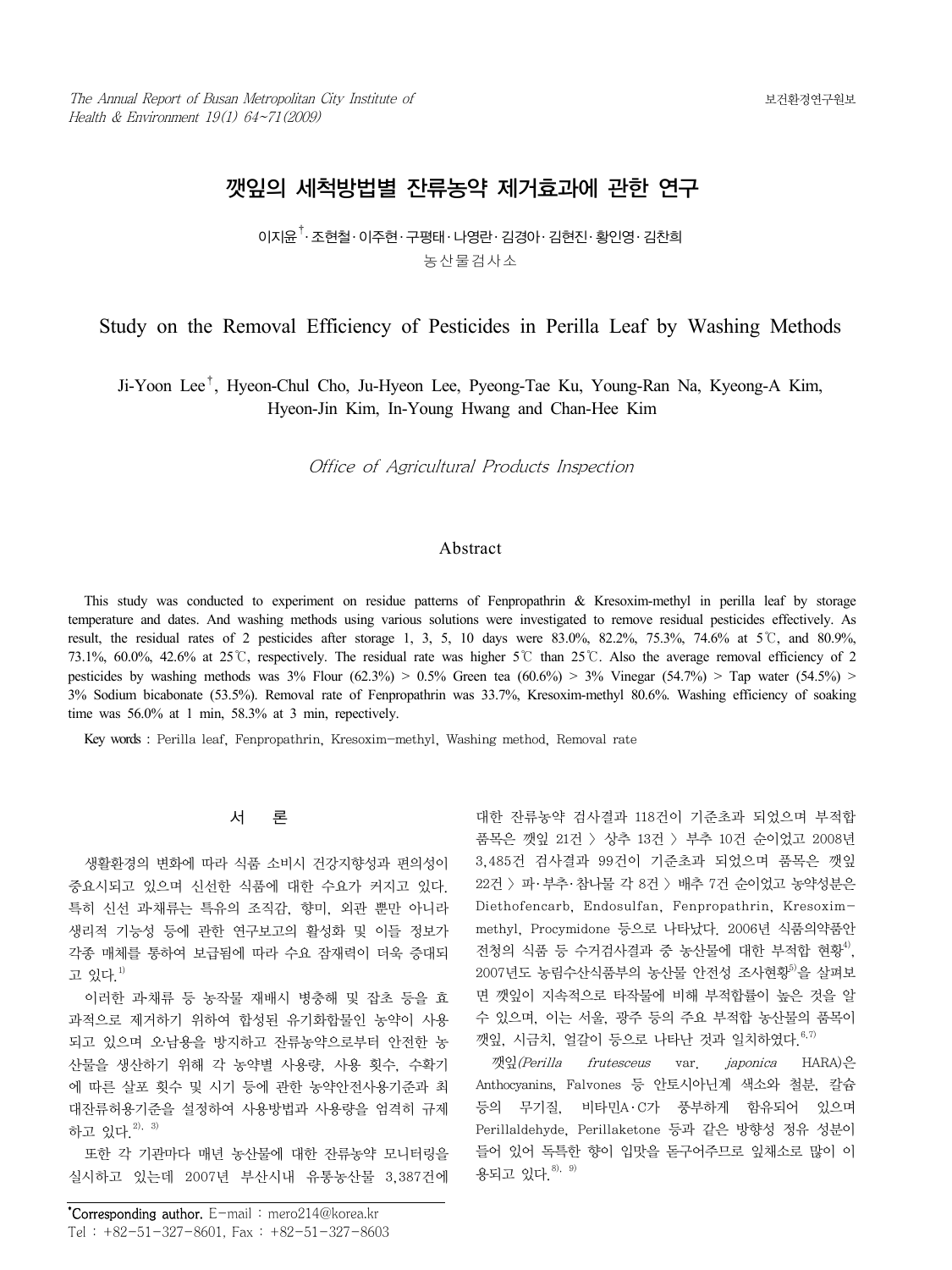깻잎은 대표적인 소면적 재배작물로 사용되는 농약의 수효 가 적어 시장성이 적기 때문에 농약 회사들이 적용농약 개발을 기피하고 그 결과 농민들은 안전사용기준이 없는 다른 작물용 농약을 오용하는 일이 빈번하다.<sup>10)</sup> 이러한 깻잎의 잔류농약검 사 결과 기준 적용시 잔류농약허용기준 중 당해농산물의 분류 에 따른 농산물의 최저기준을 적용받으므로 부적합률이 높은 실정이며 Fenpropthrin, Kresoxim-methyl이 대표적이다. 2009년 12월 현재 깻잎에 대한 Fenpropathrin 기준은 오이의 0.2 ppm, Kresoxim-methyl은 배추의 0.1 ppm이 적용 된다.

Fenpropathrin은 감귤, 사과, 수박, 배 등의 나방 및 진딧 물 방제에 사용되는 합성 Pyrethroid계 살충제로 1976년 일본 Sumitomo사에 의해 개발되었으며 국내에서는 1985년에 Fenpro(Danitol)로 등록되어 시판 사용되고 있다. 그리고 Kresoxim-methyl은 Strobilurin계 살균제로 사과, 오이, 포도 등의 갈색무늬병, 노균병 등의 예방 및 방제 효과가 우수하며 침투이행성이 없는 것이 특징이다.  $^{111,12)}$ 

깻잎의 표면 특성상 농약의 잔류 가능성이 크고 여러 장 겹 쳐지기 쉬워 세척시 주의가 요구되므로 기준초과 빈도가 높은 Fenpropathrin, Kresoxim-methyl을 대상으로 하여 이를 효 과적으로 제거하고 잔류농약으로부터 안전한 농산물을 섭취하 고자, 저장조건 및 기간별 잔류농약의 감소정도를 파악하고 또 한 가정에서 손쉽게 할 수 있는 세척방법을 알아 보았다.

### 재료 및 방법

실험재료

Table 1. Chemical structures of Fenpropathrin and Kresoxim-methyl

|                 | Chemical Structures                | Chemical names                                                                                    |  |
|-----------------|------------------------------------|---------------------------------------------------------------------------------------------------|--|
| Fenpropathrin   | о<br>$H_3C$<br>M.<br>$H_3C$<br>CH3 | cyano(3-phenoxyphenyl)methyl<br>2,2,3,3-tetramethylcyclopropanecarboxylate                        |  |
| Kresoxim-methyl | <b>∂H</b> a.<br>CH2.<br>1Н,<br>CH3 | methyl $(aE) - a$ – (methoxyimino) – 2 – $[(2 - \text{methylp})$<br>henoxy)methyl] benzeneacetate |  |

#### 대상작물

본 실험에 사용된 대상작물은 부산시내 시장에서 구입 후 사 전검사를 통해 실험대상 농약이 검출되지 않은 깻잎을 사용하 였다.

### 대상농약

대상작물에 인위적으로 처리한 농약은 다니톨(펜프로파트린 유제, Fenpropathrin 5%, 동방아그로), 해비치(크레속심메틸 입상수화제, Kresoxim-methyl 47%, 성보화학) 2종으로 시중 농약 판매점에서 구입하였으며 농약정보는 Table 1과 같다.

### 시약 및 표준품

Acetonitrile, n-Hexane등 유기용매는 Merck제 잔류농약분 석용 시약을 사용하였으며, Fenpropathrin(100%), Kresoximmethyl(98%) 농약표준품은 Dr. Ehrenstorfer GmbH, AccuStandard사의 제품을 사용하였다.

### 세척액

농약제거를 위해 사용된 세척액으로는 일반 수돗물과 0.5% 녹차액(아모레퍼시픽, 가루녹차 100%), 3% 소다액(전원식품, 탄산수소나트륨 95% ․ 밀가루 5%), 3% 식초액(오뚜기, 총산도 6~7%), 3% 밀가루액(씨제이제일제당, 중력밀가루)을 각각 제조하여 사용하였다.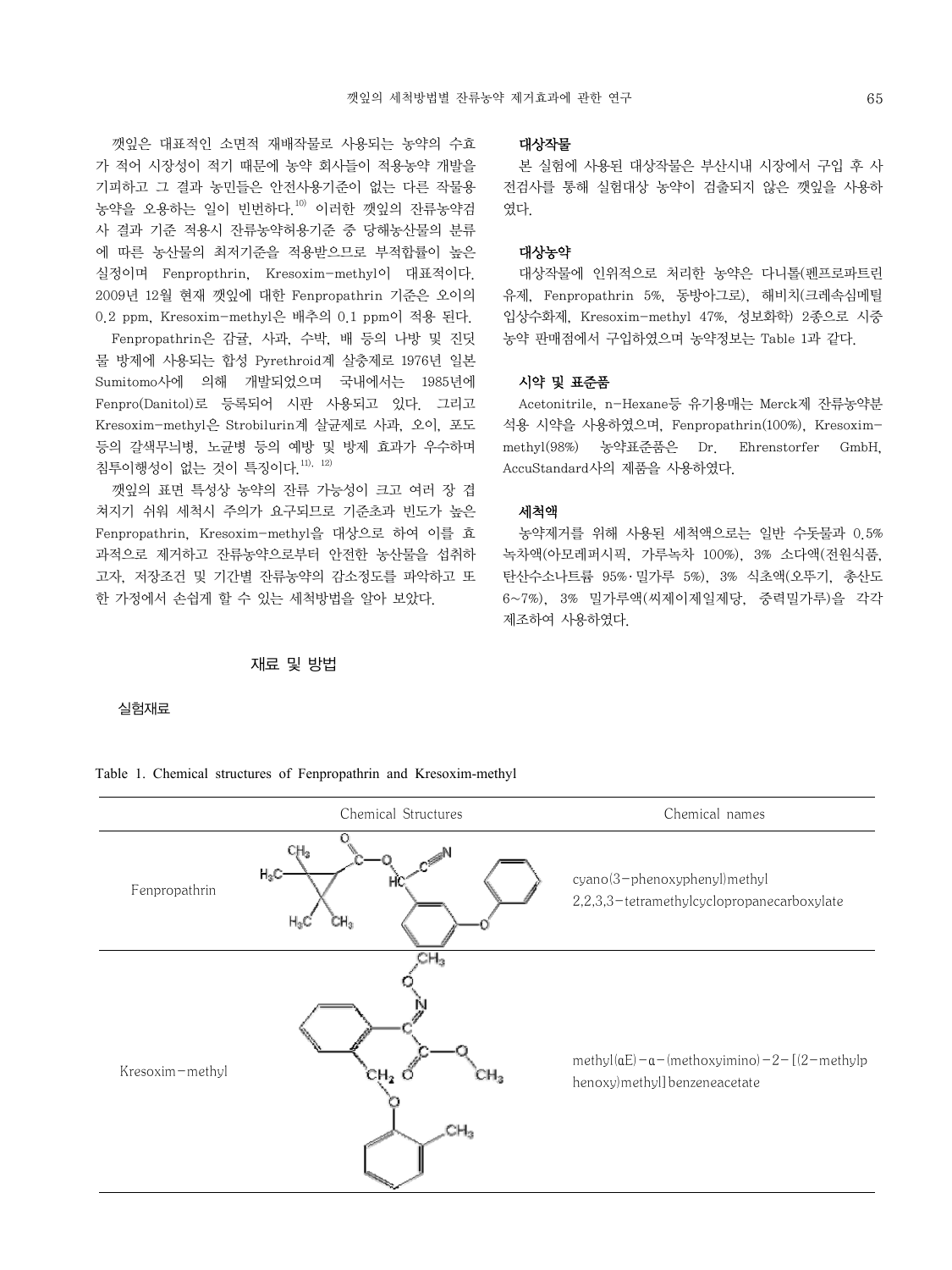### 실험방법

### 농약처리

2종의 농약을 농약사용시침서<sup>11)</sup>의 사용기준에 따라 Fenpropathrin(20 mL/20 L), Kresoxim-methyl(6.7 g/20 L)을 물에 희석시킨 침지액에 깻잎을 1분간 담근 후 표면의 물기를 털어 내고 건조대에서 풍건하여 사용하였다.

### 저장방법

농약부착 후 풍건된 공시시료를 50 g씩 각각의 분리된 폴리 에틸렌 병에 담아 직사광선을 차단한 상태에서 실온(25℃) 및 냉장(5℃)보관 하면서 일정 기간 경과 후인 1, 3, 5, 10일째에 3반복 실험하여 농약 잔류량을 측정하였다.

### 세척방법

농약을 인위적으로 부착시킨 공시시료를 균질화 한 후 50 g 을 칭량하여 대조군은 즉시 대상농약의 양을 분석하였다. 또한 시험구 시료는 세척액 종류에 따라 일반 수돗물과 0.5% 녹차 액, 3% 소다액, 3% 식초액, 3% 밀가루액을 8 L씩 조제하여 각 각 고인 물에 1분 및 3분 동안 침지시키고 막대로 10초에 2~3 회 정도 흔들어 준 후 흐르는 물에 1분간 씻고 풍건하여 농약 잔류량을 분석하였다.

#### 농약 잔류량 측정

농약이 처리된 대상 작물들의 농약 잔류량 측정에 있어 전처리는 기본적으로 식품공전의 다종농약다성분시험법에(Fig. 1) 따랐다. 깻잎 50 g에 Acetonitrile 100 mL를 가해 Homogenizer로 3000 rpm으로 2분간 마쇄 추출하였다. 여기에 NaCl 20 g을 넣고 10분간 진탕 후 -20℃ 냉동실에 1시간

Sample (50 g)

정치 후 상등액 20 mL를 취하여 진공회전농축기(40℃ 이하) 에서 농축하여 Acetonitrile를 제거 후 20% Acetone 함유 Hexane 2 mL에 재용해하여 SPE(Solid Phase Extraction) 정제용 시료로 사용하였다. Florisil cartridge(Sep-pak vac 3 cc, Waters)에 Hexane 5 mL를 가해 Conditioning한 다 음 시료 2 mL를 전개 후 20% Acetone 함유 Hexane 5 mL로 용출시켰다. 용출액을 TuboVap LV evaporator로 농축시킨 후 20% Acetone 함유 Hexane 1 mL로 재용해하여 Table 2와 같은 조건으로 분석하였다. 분석장비 중 GC/MSD[Mass Selective Detector, Agilent(HP)사, USA]는 농약 검출여부 확인, GC/ECD[Electron Capture Detector, Agilent(HP)사, USA]로는 정량 분석하였다.

### 농약 제거율 계산

잔류농약 제거율은 대상작물에 인위적으로 농약을 처리한 대조군에서 분석한 농약 잔류량과 세척방법에 따라 세척한 후 측정한 농약 잔류량을 비교하여 다음의 계산식에 의해 산 출하였다.

동약 제거을(%) =: (1 - 
$$
\frac{\lambda
$$
리군의 전류동도(mg/kg)}  
대조군의 전류동도(mg/kg) / x 100

# 회수율 실험

농약이 검출되지 않은 깻잎 50 g에 Fenpropathrin, Kresoxim-methyl을 각각 0.3 mg/kg을 처리한 후 3시간 정도 정치시키고, 상기 분석법에 따라 3반복 실험하여 회수율을 구 하였다.

↓ Homogenization : sample added acetonitrile 100 mL

Filter & Separation

↓ Separation : acetonitrile layer(20 mL) after shaking & standing(-20℃, 1hr)

| Evaporation &<br>Concentration |                   | - by TuboVap evaporator                                                                                   |  |
|--------------------------------|-------------------|-----------------------------------------------------------------------------------------------------------|--|
|                                |                   | Purification: elution of hexane sample(2 mL) with<br>hexane 5 mL(contain acetone, 20%) on florisil by SPE |  |
|                                | Analytical sample | $\rightarrow$ GC(MSD, ECD) injection                                                                      |  |

Fig. 1. Schematic diagram of sample preparation for analysis of pesticides.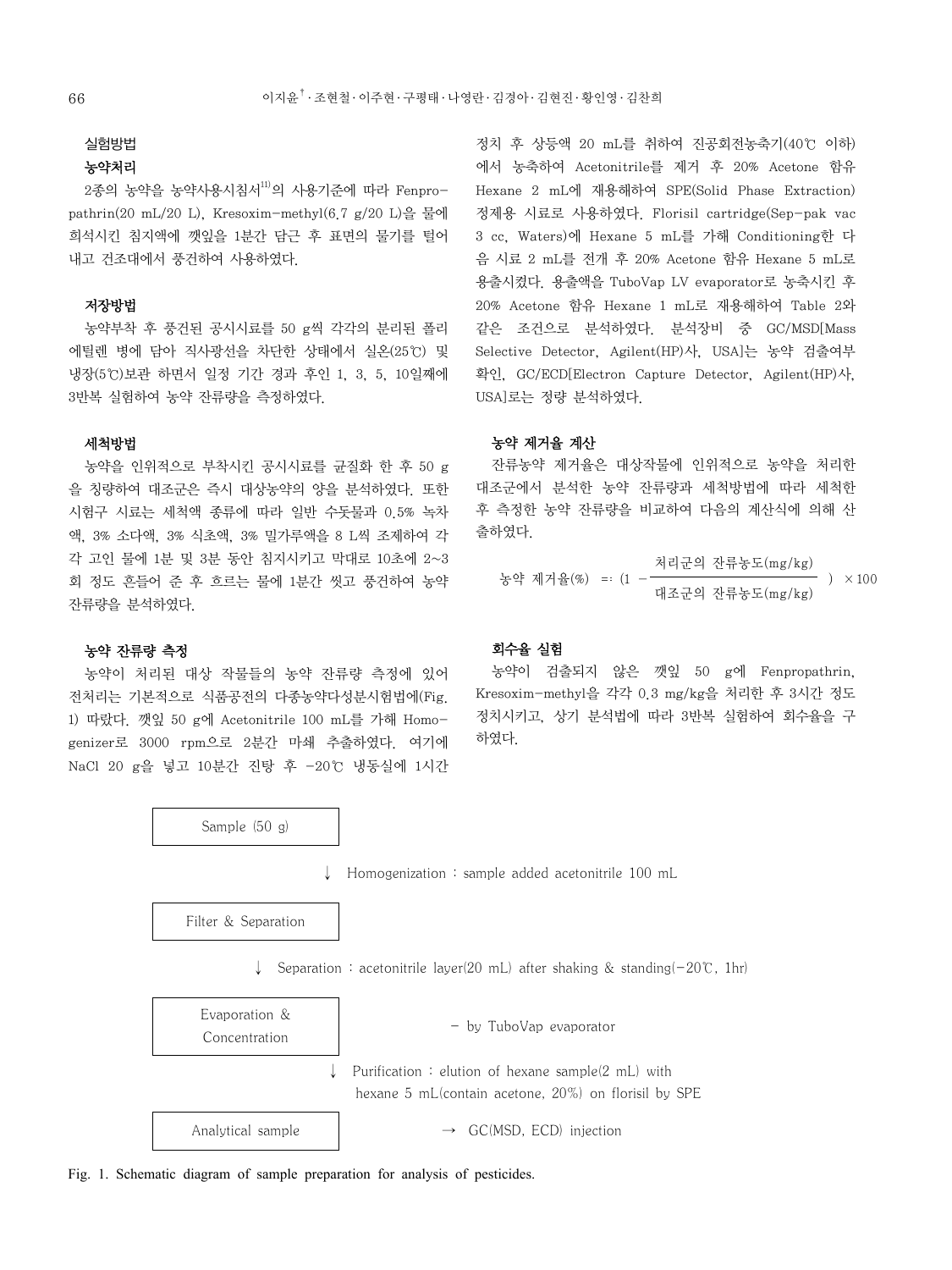| 'D                                |                                         |
|-----------------------------------|-----------------------------------------|
| GC (MSD)                          | GC (ECD)                                |
| nt Technologies<br>GC / 5973i MSD | Agilent Technologies<br>6890N series II |

Table 2. Analytical condition of GC/MSD and GC/ECD

### Instruments Agilent T 6890N GC Column HP-5MS 30 m×0.25 mm×0.25 μm  $HP-5$ 30 m×0.25 mm×0.25 μm Oven 120℃ (1 min) | 5℃/min 200℃ (1 min) | 5℃/min 270℃ (10 min) 120℃ (1 min) | 5℃/min 200℃ (1 min) | 5℃/min 270℃ (10 min) Injector(Inlet) Temp. 250℃ 260℃ Detector(Aux) Temp. - 280℃

### 결과 및 고찰

### 분석법의 회수율 및 검출한계

농약이 검출되지 않은 깻잎 50 g에 Fenpropathrin, Kresoxim-methyl을 각각 0.3 mg/kg, 0.6 mg/kg 을 처리한 후 3시간 정도 정치시키고, 상기 분석법에 따라 3반복 실험하 여 구한 회수율은 Table 3과 같다. 본 분석법의 깻잎에 대한 회수율은 Fenpropathrin의 경우 90.7~96.3%, Kresoximmethyl은 94.0~98.1%이였으며, 변이계수는 각각 1.3~3.5%, 1.8~2.1%로 농약별 검출한계는 각각 0.01~0.005 mg/kg로 본 실험을 수행하는데 적합한 분석법이라 판단하였다.

#### 저장조건 및 기간에 따른 농약 잔류율 변화

실험대상 시료인 깻잎을 냉장(5℃) 보관하면서 시간의 경과 (1, 3, 5, 10일)에 따른 농약의 잔류율을 조사한 결과(Fig. 2) Fenpropathrin 78.2%, 76.7%, 70.1%, 69.3%, Kresoximmethyl 87.7%, 87.6%, 80.4%, 79.9%로 나타났다.

한편 실온(25℃)에서의 잔류율(Fig. 3)은 Fenpropathrin 76.7%, 68.2%, 66.9%, 59.1%, Kresoxim-methyl 85.1%, 77.9%, 53.0%, 26.1%로 조사되어 냉장조건에서는 상대적으로 Fenpropathrin 보다 Kresoxim-methyl 의 잔류율이 높게 나타났으나 실온에 서는 보관일수가 경과함에 따라 Fenpropathrin이 높게 나타났 다. 고10) 등은 Bifenthrin, Procymidone을 처리한 깻잎을 10일 간 저장한 결과 4℃에서는 Procymidone 59.8%, Bifenthrin

45.9%, 20℃ 에서는 Procymidone 38.1%, Bifenthrin 41.3%의 농약이 잔류하였고 서13) 등의 깻잎은 4℃에서 10일 후 Dimethomorph, Indoxacarb, Procymidone이 각각 76.9%, 75.0%, 69.0%, 20℃에서 37.6%, 5.9%, 6.6%의 잔류율을 보였 다. 또한 이14) 등의 조사결과에 따르면 복숭아를 15일간 보관 했을 경우 잔류율은 4℃에서 Procymidone, Chlorpyrifos, Cypermethrin이 52.8%, 46.1%, 45.9%, 20℃ 보관시 9.5%, 33.6%, 42.6%, 로 나타났고 김15) 등은 사과를 10℃ 에서 저장 시 60일째에 Chlorpyrifos 30.5%, Chlorothalonil 46.3%, 4℃ 에서는 저장 120일째에 Chlorpyrifos 48.8%, Chlorothalonil 53.8%가 잔류하여 대상작물과 농약의 특성, 저장조건 및 기간 에 따라 각각 농약의 잔류율이 감소되는 정도에는 차이가 있었 지만 실온에 비해 냉장저장은 일정기간 경과 이후에도 초기상 태와 비교했을 때 큰 변화가 없음을 알 수 있었다.

또한 실온저장 조건에서는 냉장에 비해 어느 정도의 농약 잔 류율 감소 효과가 있었으나 사과, 복숭아 등의 과실류와 달리 깻잎은 작물 특성상 보관성이 떨어지며, 본 실험에서 저장 5일 이후부터 수분감소로 인한 시들음 및 짓무름 현상이 나타났고, 곰팡이 등이 생겨 현저한 품질저하가 일어나 가식할 수 없는 상태가 되었다. 일반적으로 가정에서 신선농산물 보관시 냉장고 를 이용하는 상황을 고려해보면 저장기간에 따른 농약의 잔류 율 변화가 크지 않으므로 안전한 농산물을 섭취하기 위해서는 적절한 방법의 세척이 필요할 것으로 사료된다.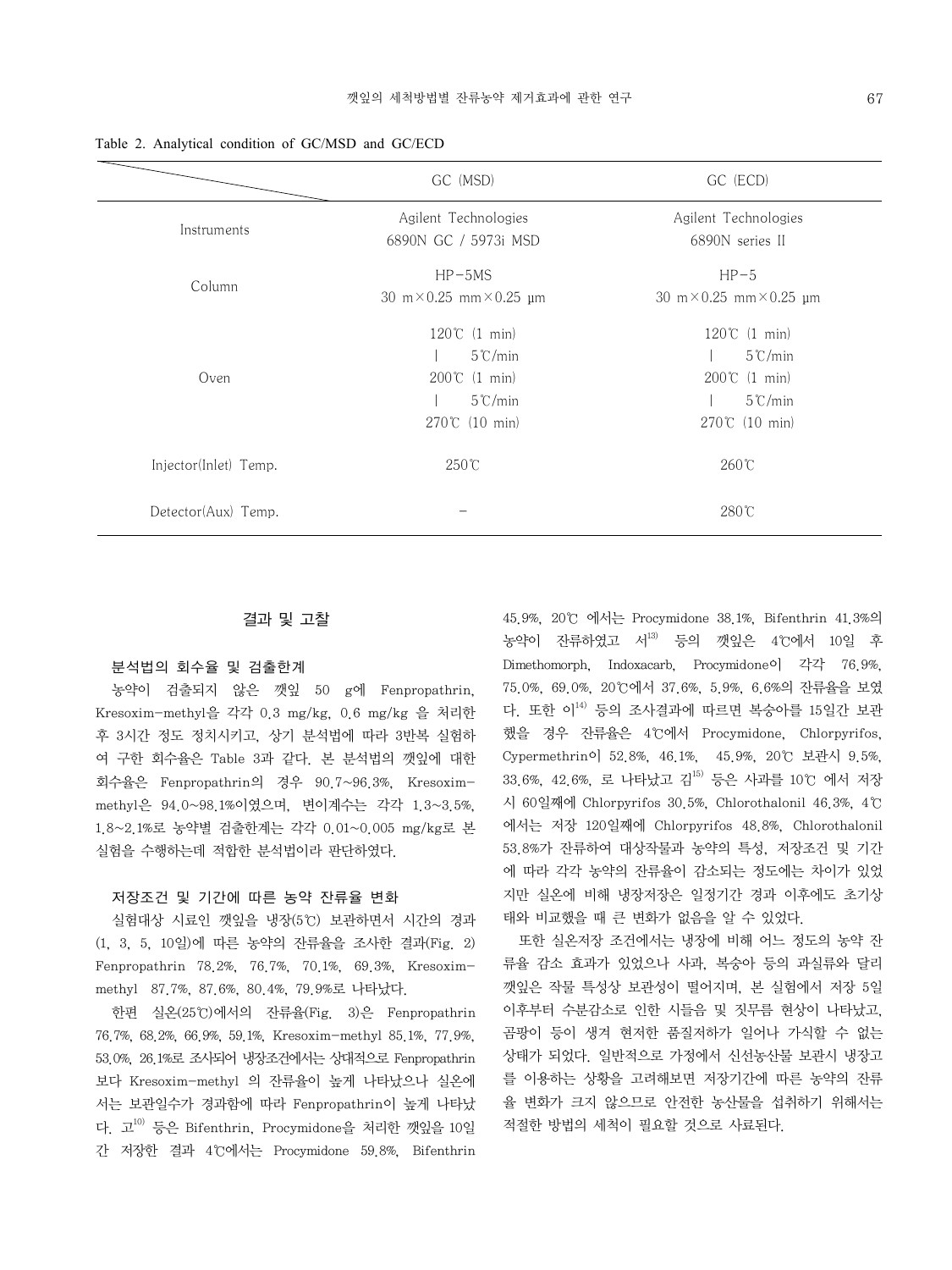| Pesticide       | Fortification<br>(mg/kg) | Recovery<br>$\pm$ C.V(%)*        | Limit of Detection<br>(mg/kg) |
|-----------------|--------------------------|----------------------------------|-------------------------------|
| Fenpropathrin   | 0.3<br>0.6               | $90.7 \pm 3.5$<br>$96.3 \pm 1.3$ | 0.01                          |
| Kresoxim-methyl | 0.3<br>0.6               | $94.0 \pm 2.1$<br>98.1 $\pm$ 1.8 | 0.005                         |

Table 3. Recovery and detection limit of the analytical method for pesticides in Perilla leaf

\* Mean values of triplicate samples with coefficient of variation



Fig. 2. Residue patterns of Fenpropathrin in perilla leaf during storage period at 5℃ and 25℃.

#### 세척방법별 잔류 농약의 제거효과

### 수돗물 세척

농약이 검출되지 않은 깻잎에 인위적으로 Fenpropathrin, Kresoxim-methyl을 처리하여 수돗물 침지 및 세척에 의한 농약의 제거율을 조사한 결과 1분간 침지 했을 때에 Fenpropathrin 30.8%, Kresoxim-methyl 76.6%, 3분간 침지했 을 경우 Fenpropathrin 31.0%, Kresoxim-methyl 79.4%로 나타났다.

 $\mathbf{I}^{10)}$  등은 깻잎을 2분간 침지 및 진탕 후 30초간 흐르는 물 에 세척하여 Procymidone 55.01%, Bifenthrin 54.36%의 제거 율을 보였으며 권16) 등은 시금치, 근대, 아욱을 대상으로 물 세 척하였을 때 Bifenthrin 58~64%, Imidacloprid 12~43%가 제 거되었다고 보고하여 본 실험과 유사한 결과를 나타내었으며 물 세척 만으로도 일정 수준의 농약이 제거되는 것을 확인할 수 있었다.

### 첨가제를 이용한 세척

0.5% 녹차액, 3% 소다액, 3% 식초액, 3% 밀가루액으로 세척한 후 제거율을 조사한 결과 3% 밀가루액(62.3%) > 0.5%



Fig. 3. Residue patterns of Kresoxim-methyl in perilla leaf during storage period at 5℃ and 25℃.

녹차액(60.6%) > 3% 식초액(54.7%) > 3% 소다액(53.5%) 순으 로 나타났다.

침지시간에 따른 제거율은 3% 밀가루액에 1분간 침지 했을 때에 Fenpropathrin, Kresoxim-methyl의 평균 제거율은 61.7%, 3분간 침지했을 경우 63.0%로 나타나 세척제 중 가장 높은 제거율을 보였 고 0.5% 녹차액 세척은 58.7%(1 min), 62.5%(3 min)로 3% 밀가루 액 다음으로 비교적 높은 제거율을 나타내었다. 그 외 3% 소다액 세척은 52.4%(1 min), 54.6%(3 min) 이었고 3% 식초액은 53.3%(1 min), 56.2%(3 min)로 나타나 수돗물 세척과 큰 차이가 없었다.

### 세척효과 비교

이상의 결과를 종합하면 세척방법별 잔류농약의 평균 제거율 (Fig. 4)은 3% 밀가루액(62.3%) > 0.5% 녹차액(60.6%) > 3% 식초액(54.7%) > 수돗물 (54.5%) > 3% 소다액(53.5%) 순으로 나타나 일반 수돗물, 식초 및 소다액에 비해 밀가루, 녹차액의 세척율이 비교적 높은 것으로 조사되었다.

농약별 평균제거율(Fig. 5)은 Fenpropathrin 33.7%, Kreso xim-methyl 80.6%로 Fenpropathrin에 비해서 Kresoxim-me thyl이 높은 제거율을 보였는데 이는 농약의 제형별 특성에 의 한 것으로 유제 처리시 수화제보다 높은 부착력 및 흡수율을 보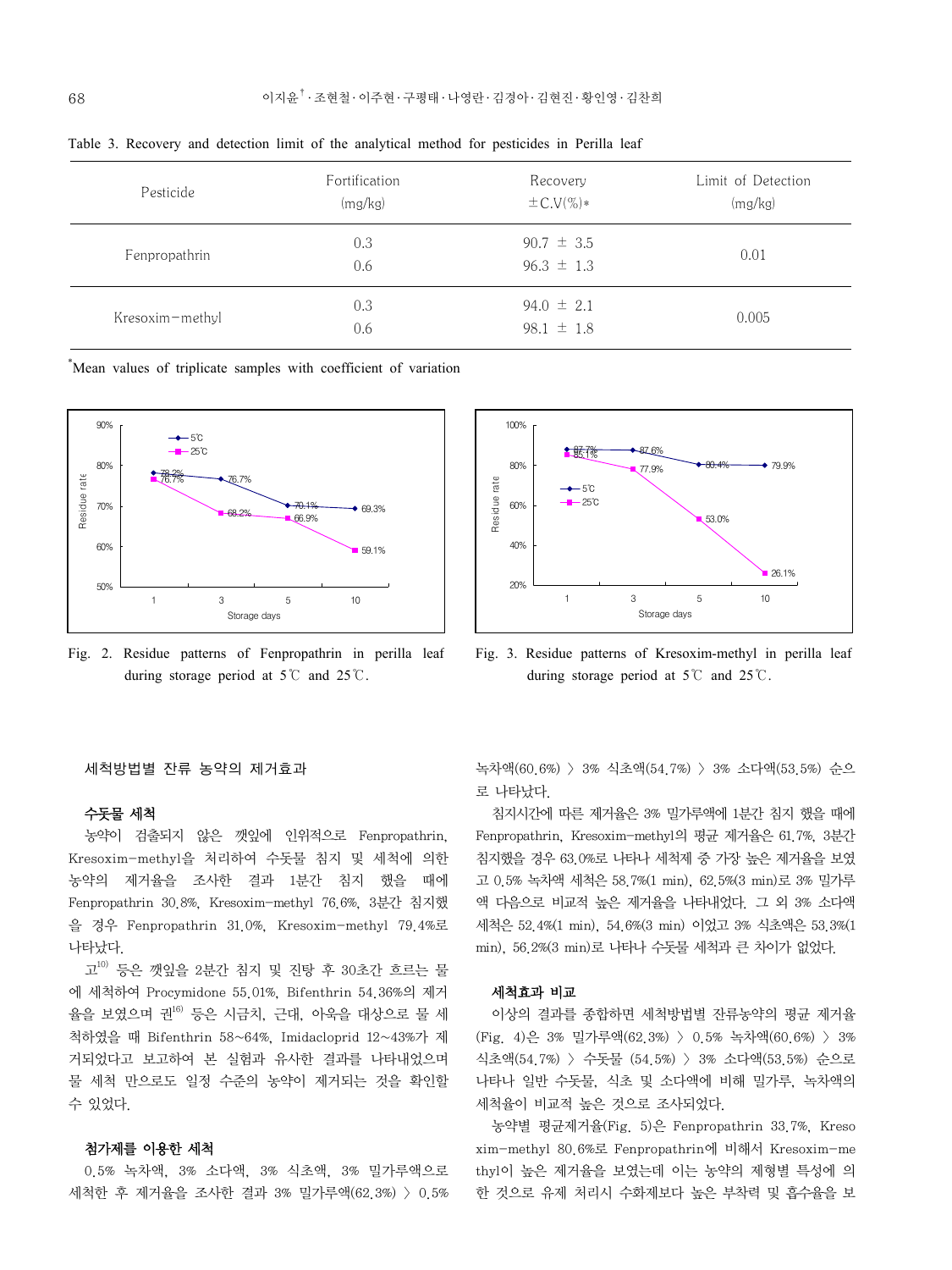였다는 노17) 등의 결과와 같이 수화제인 Kresoxim-methyl에 비 해 유제인 Fenpropathrin이 깻잎 표면을 통한 흡착 및 침투가 용이하여 작물 내 흡수율이 높아 상대적으로 제거율이 낮게 나 타난 것으로 보인다.

그리고 침지시간에 따른 세척효과(Fig. 6과 Fig. 7)를 살펴 보면 침지 1분에서 Fenpropathrin은 3% 밀가루액(39.5%) > 0.5% 녹차액(36.8%) > 수돗물(30.8%) > 3% 식초액(29.6%) > 3% 소다액(25.3%), Kresoxim-methyl은 3% 밀가루액(83.8%) > 0.5% 녹차액(80.6%) > 3% 소다액(79.5%) > 3% 식초액(77.0%) > 수돗물 (76.6%)순으로 제거율이 조사되어 Fenpropathrin 32.

4%, Kresoxim-methyl 79.5%로 평균 56.0%의 제거율을 보였 다. 그리고 침지 3분에서 Fenpropathrin은 0.5% 녹차액(40. 4%) > 3% 밀가루액(40.1%) > 3% 식초액(34.8%) > 수돗물 (31. 0%) > 3% 소다액(28.5%), Kresoxim-methyl은 3% 밀가루액(8 5.8%) > 0.5% 녹차액(84.6%) > 3% 소다액(80.7%) > 수돗물 (79.4%) > 3% 식초액(77.5%)순으로 조사되어 Fenpropathrin 35.0%, Kresoxim-methyl 81.6%로 평균 58.3%의 제거율을 보여 고여 있는 물에 대상작물을 침지시켜 충분히 저어준 다 음 흐르는 물에 세척하는 것이 비교적 잔류농약의 제거율이 높 은 것으로 나타났다.



Fig. 4. Removal rate of pesticides in perilla leaf by washing solutions.



Fig. 5. Removal rate of Fenpropathrin and Kresoxim-methyl. a: Tap water, b: 0.5% Green tea, c: 3% Sodium bicabonate d: 3% Vinegar, e: 3% Flour.



Fig. 6. Removal rate of Fenpropathrin by soaking time and washing solutions.



Fig. 7. Removal rate of Kresoxim-methyl by soaking time and washing solutions.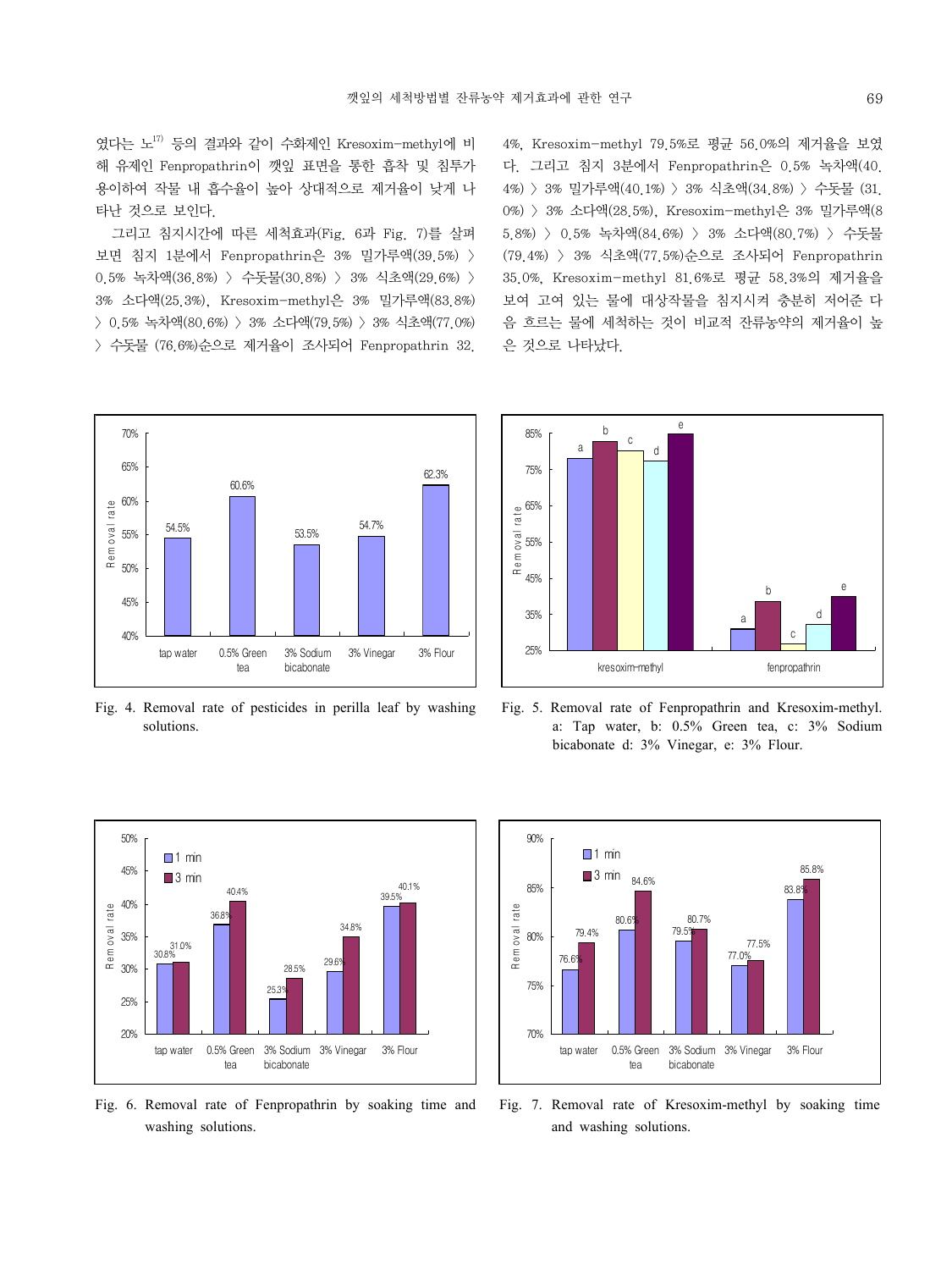김18)등의 연구보고에 따르면 시금치를 대상으로한 Procymidone, Vinclozoline 제거율 실험 결과 녹차 및 우유 수세 방법이 비교적 높은 제거효과가 있었고 식초, 소다 세척 등은 효과가 거의 없었으며, 위 2종 농약을 대상으로 딸기, 방울토마토를 대상으로 실험한 결과에서는 식초, 녹차, 우유, 소다 세척 순으로 나타나 대상작물에 따라서 잔류농약의 제거 효과가 다름을 알 수 있었고 최근 상추 및 쌈추 중 잔류농약 제거를 위한 연구 결과<sup>19)</sup> 0.5% 세제액(79.5%) > 10% 쌀뜨물 (73.3%) > 1% 녹차액(70.1%) > 5% 식초액(68.3%) > 수돗물 (65.0%)순으로 제거효과가 나타났으며 첨가제 처리에 의한 과․ 채류 중 잔류농약 제거 효과 연구 $^{200}$ 에서는 0.5% 세제액 (82.9%) > 5% 식초액(76.9%) > 5% 소금물(75.8%) > 5% 밀 가루액(75.7%) > 수돗물(68.3%)순으로 조사되어 세척에 의한 잔류농약의 분해는 농약의 화학적 성질, 대상작물 표면의 왁 스층 유무 및 형태적 특성, 세척시간과 방법에 따라 그 정도 가 다른 것을 알 수 있었으며 이는 김<sup>15)</sup>, 이<sup>21)</sup> 등의 보고에서 도 확인할 수 있었다.

## 결 론

대상작물인 깻잎에 Fenpropathrin, Kresoxim-methyl을 인위적으로 부착하여 냉장(5℃) 및 실온(25℃)보관하면서 1, 3, 5, 10일째에 농약의 잔류율을 조사한 결과, 냉장보관시 Fenpropathrin의 잔류율은 78.2%, 76.7%, 70.1%, 69.3% 이었 으며 Kresoxim-methyl은 87.7%, 87.6%, 80.4%, 79.9%로 평 균 83.0%, 82.2%, 75.3%, 74.6% 이었으며 실온에서는 Fenpropathrin 76.7%, 68.2%, 66.9%, 59.1%, Kresoxim-methyl 85.1%, 77.9%, 53.9%, 26.1%로 평균 80.9%, 73.1%, 60.0%, 42.6%가 잔류하여 실온에 비해 냉장보관시 농약의 잔류율이 높게 나타났다.

세척방법별 제거효과는 3% 밀가루액(62.3%) > 0.5% 녹차액 (60.6%) > 3% 식초액(54.7%) > 수돗물 (54.5%) > 3% 소다액 (53.5%) 순으로 조사되었고 농약별 평균제거율은 Fenpropathrin 33.7%, Kresoxim-methyl 80.6% 이었다. 또한 침지시간에 따른 세척효과는 침지 1분에서 Fenpropathrin 32.4%, Kresoxim-methyl 79.5%로 평균 56.0%의 제거율을 보였고 침 지 3분은 Fenpropathrin 35.0%, Kresoxim-methyl 81.6% 로 평균 58.3%의 제거율을 나타내었다.

또한 세척 횟수가 증가 할수록 제거율의 증가된 정도는 감 소하지만 전체적인 제거율은 높아지며, 세척 횟수도 중요하지 만 세척시 사용되는 물의 양이 증가할수록 농약의 제거효과가 높아지고, 고여 있는 물과 흐르는 물에 이중세척 하는 것이 효과적이라는 보고13), 22), 23) 및 본 실험결과에 따라 다량의 고여 있는 물에 깻잎을 침지시키고, 침지하는 동안 휘젓거나 흔들어 세척한 다음 흐르는 물에 충분히 씻으면 잔류농약으로 부터 안전한 농산물을 섭취할 수 있을 것으로 사료된다.

# 참 고 문 헌

- 1. 김동만, 홍석인, "신선편이 농산식품의 현황 및 발전방향". 한국식품저장유통학회, 3(1), pp.18~22 (2004).
- 2. Kim, H. Y., Yoon S. H., Park, H. J., Lee, J. H., Gwak, I. S., Moon, H. S., Song, M. H., Jang, Y. M., Lee, M. S., Park, J. S., Lee, K. H., Monitoring of Residual Pesticides in Commercial Agricultural Products in Korea", KOREAN J. FOOD SCI. TECHINOL. 39(3), pp.237~245 (2007).
- 3. Korea Food & Drug Administration, Food Code, Korea  $(2008)$
- 4. Korea Food & Drug Administration, 식품등의 수거․검사 결과, pp.59~88 (2007).
- 5. 농림수산식품부, 농식품 안전백서, pp.467~476 (2008)
- 6. Park, S. K., Ha, K. T., Kim, S. D., Kim, S. J., Lee, Y. J., Lee, K. A., Jang, J. I., Jeong, S. S., Song, B. Y., Jo, S. J., Jo, H. B., Choi, B. H., Kim, M. Y., Survey on Pesticide Residues in Commercial Agricultural Products in the Northern Area of Seoul". J. Fd Hyg. Safety.  $24(1)$ , pp. $27~37$  (2009).
- 7. Kim, J. P., Gang, G. L., Yang, Y. S., Lee, H. H., Chung, J. K., Kim, E. S., "A Survey on Pesticide Residues of Commercial Agricultural Products in Gwangju Area<sup>"</sup>, J. Fd Hyg. Safety. 20(3), pp.  $165 \sim 174$ (2005).
- 8. Hong, Y. P., Kim, S. Y. and Choi, W. Y., Postharvest changes in quality and biochemical components of perilla leaves", KOREAN J. FOOD SCI. TECHINOL. 18, pp.255~258 (1986).
- 9. National ural Living Science institute, R. D. A., Food composition table, 6th evision, sangrogsa, Korea, pp.96~97 (2001).
- 10. Ko, K. Y., Lee, Y. J., Won, D. J., Park, H. J., Lee K. S., "Residual Pattern of Procymidone and Bifenthrin in Perilla Leaf During the Period of Cultivation and Storage". Korean J. Environ. Agric.  $22(1)$ , pp.  $47 \sim 52$  (2003).
- 11. 농약공업협회, 농약사용지침서, pp.230, 565 (2006).
- 12. Lee, S. J., Hur, J. H., Han, D. S., Kim, S. M., Residues of Fenpropathrin in fruits and leaves of red pepp.er". J. Agr. Sci. 7, pp.  $95 \sim 103$  (1996).
- 13. Seo, J. M., Kim, J. P., Yang, Y. S., Oh, M. S., Chung, J. K., Shin, H. W., Kim, S. J., Kim, E. S., The Degradation Patterns of Three Pesticides in Perilla Leaf by Cultivation, Storage and Washing", J. Fd Hyg. Safety. 22(3), pp.199~208 (2007).